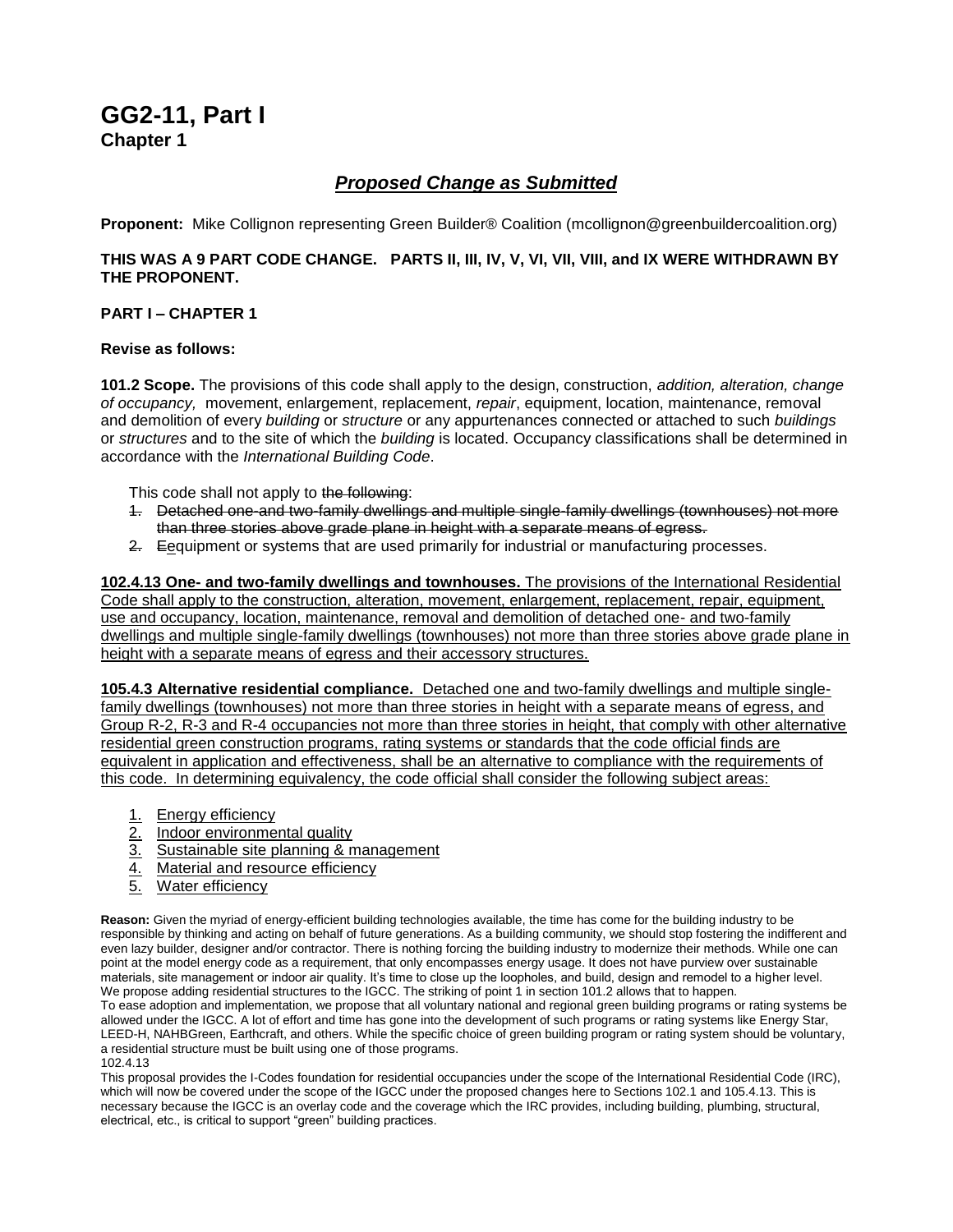#### 105.4.3

In section 101.2, we proposed adding residential structures under the scope of the IRC to the IGCC. In order to ease adoption and implementation, we further proposed that all existing voluntary national and regional green building programs or rating systems which are applicable to these structures be permitted to be considered as equivalent to compliance with the IGCC, where the code official finds it appropriate. A lot of effort and time has gone into the development of such voluntary national and regional programs and rating systems and standards, including Energy Star, LEED-H, NAHBGreen, ICC-700, Earthcraft, and others. That is not to say that these programs should be approved, only that they could be. These programs change and evolve much like codes do. This proposal permits a residential structure to be built using any alternative program, rating system or standard that is approved by the code official. However, the code official is *not* required to determine that absolute equivalency of performance in each of these areas is met or surpassed. Equivalency in the context of this proposal is simply meant to suggest that both paths are equally code compliant. The code official is required to consider the 5 subject areas listed in the proposal and determine that each of these areas are addressed to an adequate degree.

Given the myriad of energy-efficient building technologies available, the time has come for the building industry to be responsible by thinking and acting on behalf of future generations. As a building community, we should stop fostering the indifferent and even lazy builder, designer and/or contractor. There is nothing forcing the building industry to modernize their methods. While one can point at the model energy code as a requirement, that only encompasses energy usage. It does not have purview over sustainable materials, site management or indoor air quality. It's time to close up the loopholes, and build, design and remodel to a higher level. Therefore This proposal addresses IBC Group R-2, R-3 and R-4 occupancies and IRC buildings that are 3 stories or less in height. Group R-1 occupancies were specifically omitted from this section to align with buildings which are under the scope of the Residential chapter of the IECC. Group R-1 occupancies are regulated under the commercial provisions of the IECC, and will be regulated similarly under the IGCC.

In an effort to preserve the core ideals of sustainable development espoused in many of the national and regional programs or systems, and to build upon existing programs that are already working, we propose the addition of section 105.4.3.

**101.2-COLLIGNON**

# *Public Hearing Results*

# **PART I Committee Action: Disapproved**

**Committee Reason:** Low-rise residential should be addressed separately. The code already contains requirements for alternative methods and alternative residential paths would only add confusion.

### **Assembly Action: None**

*Individual Consideration Agenda*

**This item is on the agenda for individual consideration because public comments were submitted.**

# *Public Comment 1:*

**Mike Collignon, Green Builder® Coalition, Jeremy Sigmon, U.S. Green Building Council, and R. Christopher Mathis, MC2 Mathis Consulting Company request Approval as Modified by this Public Comment.**

#### **Modify the proposal as follows:**

**101.2 Scope.** The provisions of this code shall apply to the design, construction, *addition, alteration, change of occupancy,* movement, enlargement, replacement, *repair*, equipment, location, maintenance, removal and demolition of every *building* or *structure* or any appurtenances connected or attached to such *buildings* or *structures* and to the site of which the *building* is located. Occupancy classifications shall be determined in accordance with the *International Building Code*. This code shall not apply to equipment or systems that are used primarily for industrial or manufacturing processes.

**102.4.13 Residential occupancies.** The provisions of the International Residential Code shall apply to the construction, alteration, movement, enlargement, replacement, repair, equipment, use and occupancy, location, maintenance, removal and demolition of detached one- and two-family dwellings and multiple single-family dwellings (townhouses) not more than three stories above grade plane in height with a separate means of egress and their accessory structures.

**105.4.3 Alternative residential compliance.** Detached one and two-family dwellings and multiple single-family dwellings (townhouses) not more than three stories in height with a separate means of egress, and Group R-2, R-3 and R-4 occupancies not more than three stories in height, that comply with other alternative residential green construction programs, rating systems or standards that the code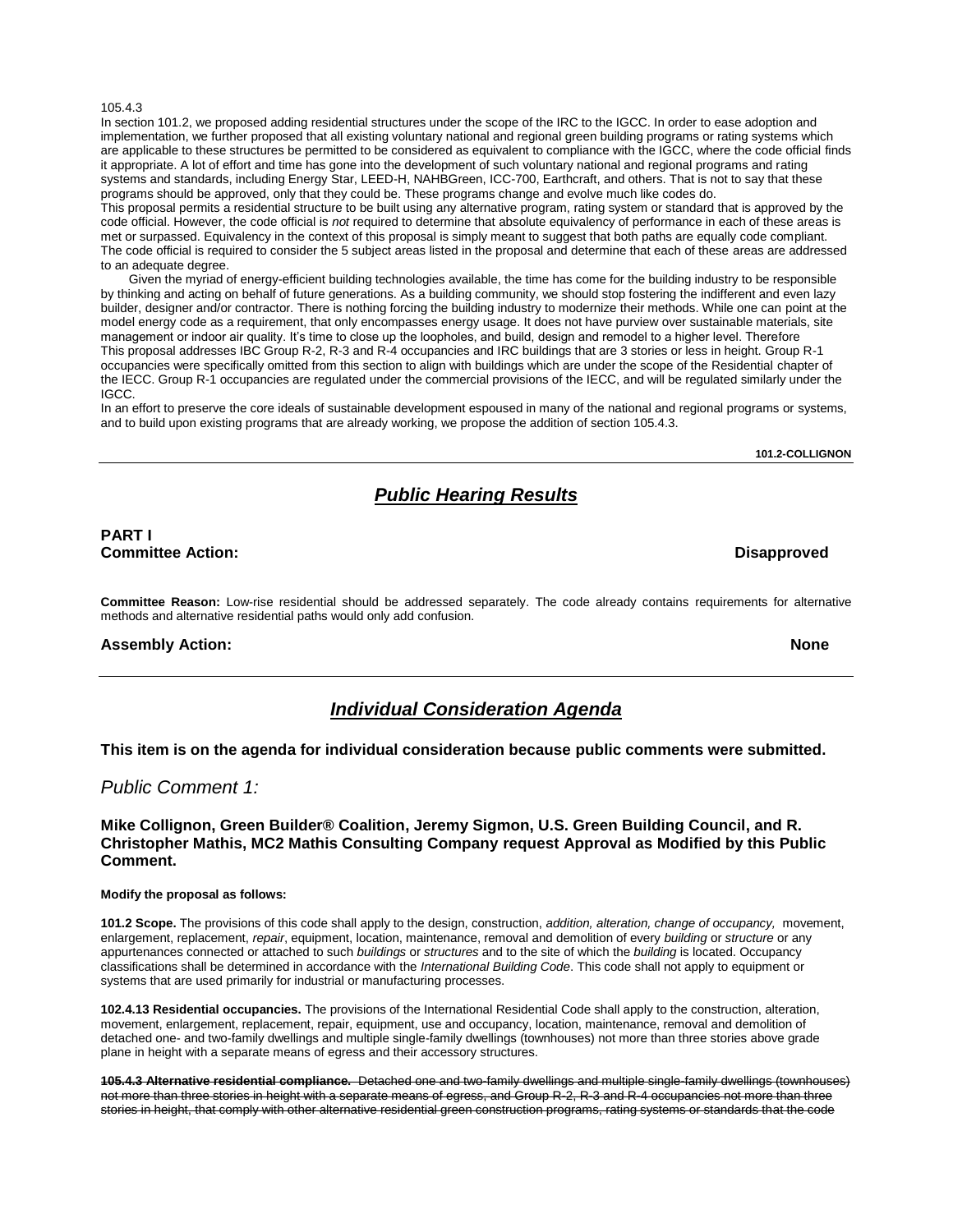official finds are equivalent in application and effectiveness, shall be approved in lieu of compliance with the requirements of this code. In determining equivalency, the code official shall consider the following subject areas:

- 1. Energy efficiency<br>2. Indoor environment
- Indoor environmental quality
- 3. Sustainable site planning & management
- 4. Material and resource efficiency
- 5. Water efficiency

### **Add new chapter as follows:**

### **CHAPTER X**

# **SPECIAL DETAILED REQUIREMENTS BASED ON USE AND OCCUPANCY**

**X01.1 Special residential construction.** One- and two family dwellings and townhouses not more than three stories in height with a separate means of egress and their accessory structures shall comply with Sections X01.1.1 through X01.1.6. Compliance with other provisions of this code shall not be required except where other sections are specifically referenced in these sections.

**X01.1.1Site development and land use.** Building site development and land use shall be in accordance with the following.

- 1. Where provided, landscape irrigation shall be in accordance with Sections 402.3.3, 402.3.3.1 and 402.3.3.2, except that nonpotable water irrigation systems shall be permitted only where allowed by the jurisdiction.
- 2. Building site construction waste management shall be in accordance with Section 402.3.6.
- 3. Heat island mitigation shall be in accordance with Section 404.

#### **X01.1.2 Material resource conservation and efficiency.** Building material resource conservation and efficiency shall be in accordance with the following:

- 1. Construction material and waste management shall be in accordance with Section 502.<br>2. Material selection shall be in accordance with Section 503.
- Material selection shall be in accordance with Section 503.
- 3. Moisture control and material storage and handling shall be in accordance with Section 506.

### **X01.1.3 Energy conservation, efficiency and atmospheric quality.** Energy use and conservation requirements shall comply with the Residential Provisions of the 2012 IECC, or shall comply with Chapter 6 of this code.

#### **X01.1.4 Water resource conservation and efficiency.** Building water resource conservation and efficiency shall comply with the following:

- 1. Fixtures, fittings, equipment and appliances shall comply with Section 704.
- 2. Where permitted by the jurisdiction, non-potable water, rainwater collection, graywater and reclaimed water systems shall be in accordance with Sections 706, 707, 708 and 709, respectively.

**X01.1.5. Indoor environmental quality and comfort.** Building indoor environmental quality and comfort shall be in accordance with the following:

- 1. Construction features, operation and maintenance facilitation shall be in accordance with Section 802.<br>2. Building HVAC systems shall be in accordance with Section 803.1 and ASHRAF 62.2.
- Building HVAC systems shall be in accordance with Section 803.1 and ASHRAE 62.2.
- 3. Indoor air quality and pollutant control measures shall be in accordance with Section 804.
- 4. Material emissions and pollution control shall be in accordance with Section 806.

#### **X01.1.6 Commissioning, operation and maintenance.** Building commissioning, operation and maintenance shall be in accordance with the following:

- 1. Energy commissioning shall be in accordance with the residential provisions of the 2012 IECC.<br>2. Building site waste management shall be in accordance with Section 406.2.
- Building site waste management shall be in accordance with Section 406.2.
- 3. Site hardscape shall be in accordance with Section 408.2.
- 4. Vegetative roofs and terraces shall be in accordance with Section 408.3.2.
- 
- 5. Construction material and waste management shall be in accordance with Section 502.1.<br>6. Moisture control preventative measures shall be in accordance with Section 506.3. Moisture control preventative measures shall be in accordance with Section 506.3.
- 7. Non-potable water systems shall be in accordance with Sections 706, 707, 708 and 709.
- 8. Ventilation shall comply with ASHRAE 62.2.
- 
- 9. Building operations, maintenance and owner education shall comply with Sections 904.2, 904.3 and 904.4.

# **Add new standard to Chapter 12 as follows:**

ASHRAE

62.2-2007 Ventilation and Acceptable Indoor Air Quality in Low-Rise Residential Buildings

**Commenter's Reason:** We propose reintroducing residential structures to the scope of the IGCC. The striking of point 1 in section 101.2 allows that to happen and also paves the way for other portions of our comment, which is a collection of existing IGCC code provisions that are commonly accepted as a minimum standard of care for higher-performance low-rise residential structures. These provisions reference existing language in the IGCC that is applicable to and appropriate for low-rise residential buildings.

The time is now long overdue to provide helpful and meaningful guidance for all buildings. Structures have an impact on human and environmental health, but the industry has access to many mainstream technologies and methods that can slow or reverse the cumulative impacts of our built environment. Such actions are an important recognition of our responsibility to future generations.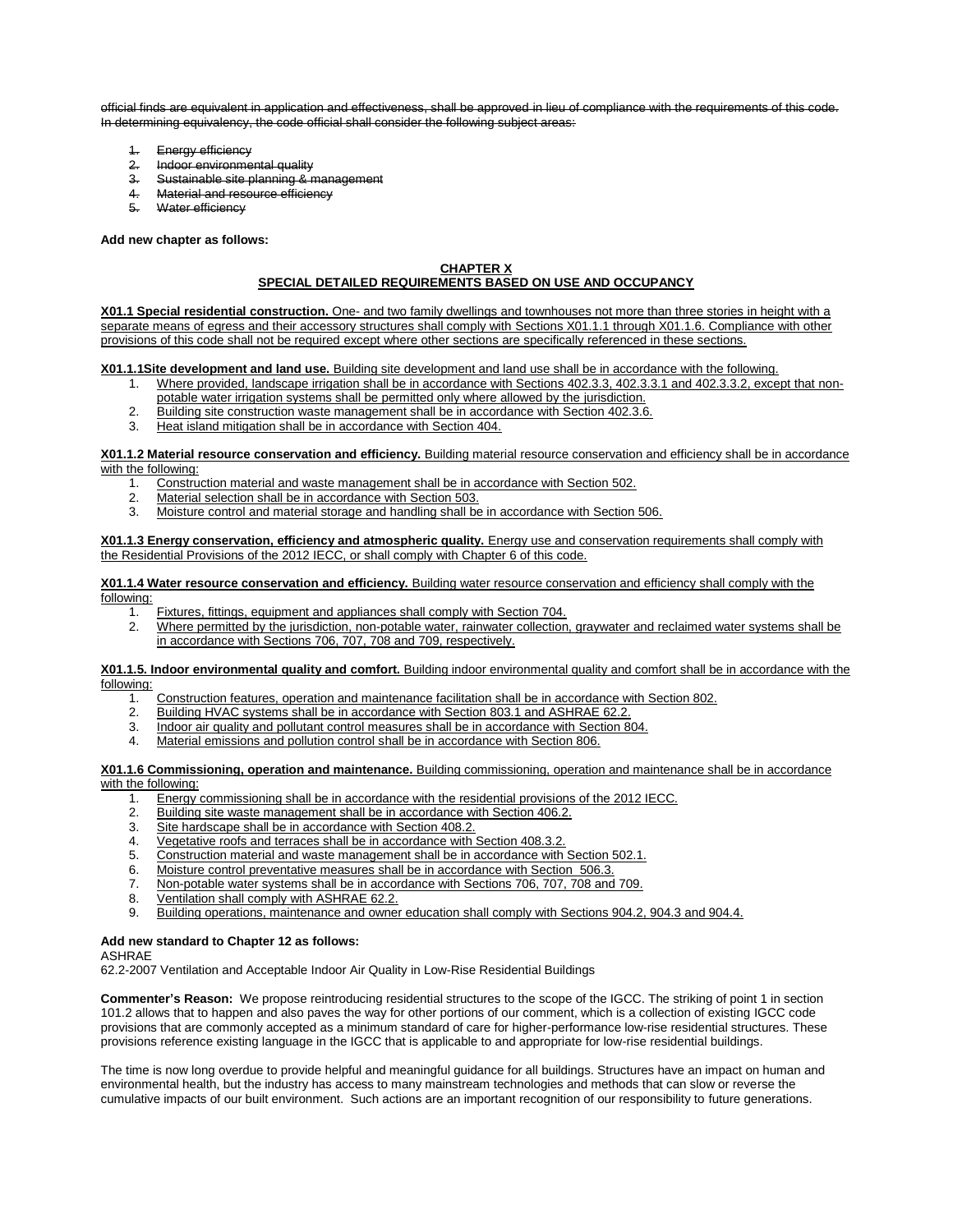#### 102.4.13

This proposal provides the I-Codes foundation for residential occupancies under the scope of the International Residential Code (IRC), which will now be covered under the scope of the IGCC under the proposed changes here to Sections 102.1 and 105.4.13. This is necessary because the IGCC is an overlay code and the coverage which the IRC provides, including building, plumbing, structural, electrical, etc., is critical to support "green" building practices.

#### New Chapter X

We believe there is strong support within both the building and energy efficiency community for code requirements for residential structures that embrace and advance green building technologies, materials and methods. One can easily look at states like North Carolina, Vermont and Oregon to see examples of collaboration in the name of sustainability within the residential building community. While our previous proposal was disapproved in Dallas, it was clear that the Hearing Committee rejected the proposal based on the technical content of certain sections. It was not a philosophical rejection of the scope and coverage of a green construction code to also embrace, guide and govern low-rise residential occupancies. We have addressed the technical concerns in this revised proposal.

To do that, we assembled a volunteer group of industry experts to create a common sense, simple approach to re-introducing residential into the IGCC. With technical support and input from the Southern Nevada Water Authority and code officials in multiple states, we feel this proposal is in line with the philosophies of the public hearing committees in both Chicago and Dallas.

Many jurisdictions are looking to the ICC for guidance on code language that can incorporate a broader set of protections from common risks to human and environmental health in residential structures. Some have had to take the bold step of creating their own guidelines in the absence of such national codes or standards. The IGCC provides that answer for commercial buildings, and this proposal extends achievable and applicable code provisions to low-rise residential buildings.

**Analysis:** The standard, ASHRAE 62.2, was not reviewed or considered by the IgCC Code Development committee and it was not considered by the hearing attendees at the time of the code development hearings. Section 3.6.3.1 of Council Policy #28, *Code Development,* requires that new standards be introduced in the original code change proposal, therefore, the introduction of a new standard via a public comment is not in accordance with the process required by CP# 28 for adding new standards to the code.

# *Public Comment 2:*

# **Mike Collignon, Green Builder® Coalition, Jeremy Sigmon, U.S. Green Building Council, and R. Christopher Mathis, MC2 Mathis Consulting Company request Approval as Modified by this Public Comment.**

### **Modify the proposal as follows:**

**101.2 Scope.** The provisions of this code shall apply to the design, construction, *addition, alteration, change of occupancy,* movement, enlargement, replacement, *repair*, equipment, location, maintenance, removal and demolition of every *building* or *structure* or any appurtenances connected or attached to such *buildings* or *structures* and to the site of which the *building* is located. Occupancy classifications shall be determined in accordance with the *International Building Code*.

#### **Exceptions:**

- 1. This code shall not apply to detached one-and two-family dwellings and multiple single-family dwellings (townhouses) not more than three stories above grade plane in height with a separate means of egress except where indicated by the jurisdiction in Table 302.1.
- This code shall not apply to equipment or systems that are used primarily for industrial or manufacturing processes.

**102.4.13 Residential occupancies.** The provisions of the International Residential Code shall apply to the construction, alteration, movement, enlargement, replacement, repair, equipment, use and occupancy, location, maintenance, removal and demolition of detached one- and two-family dwellings and multiple single-family dwellings (townhouses) not more than three stories above grade plane in height with a separate means of egress and their accessory structures.

**105.4.3 Alternative residential compliance.** Detached one and two-family dwellings and multiple single-family dwellings (townhouses) not more than three stories in height with a separate means of egress, and Group R-2, R-3 and R-4 occupancies not more than three stories in height, that comply with other alternative residential green construction programs, rating systems or standards that the code official finds are equivalent in application and effectiveness, shall be approved in lieu of compliance with the requirements of this code. In determining equivalency, the code official shall consider the following subject areas:

- Energy efficiency
- 2. Indoor environmental quality
- 3. Sustainable site planning & management
- 4. Material and resource efficiency
- Water efficiency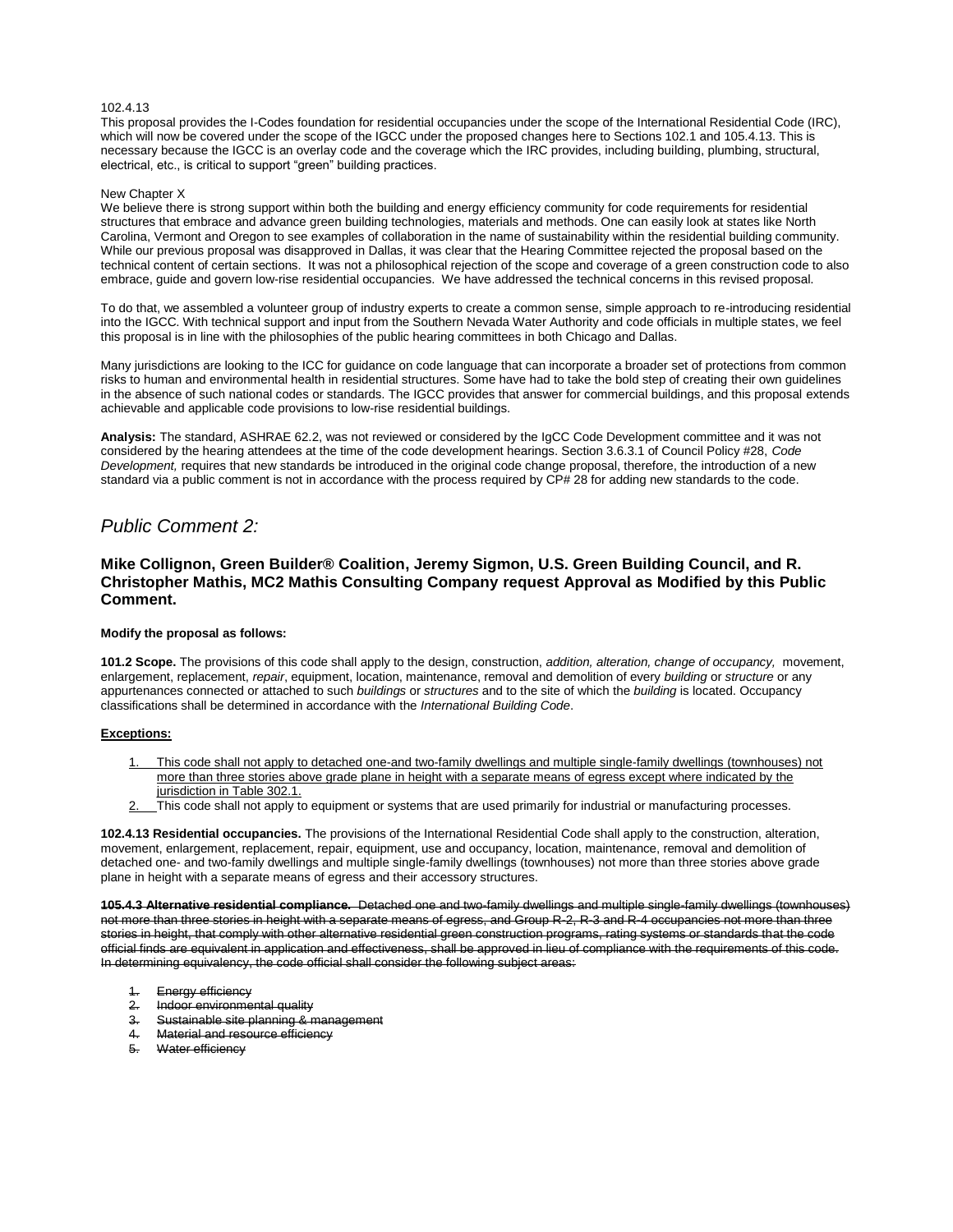### **TABLE 302.1 REQUIREMENTS DETERMINED BY THE JURISDICTION**

| <b>Section</b>                                                 | <b>Section Title or Description and Directives</b> | Jurisdictional<br>Requirements |      |
|----------------------------------------------------------------|----------------------------------------------------|--------------------------------|------|
| CH X. SPECIAL DETAILED REQUIREMENTS BASED ON USE AND OCCUPANCY |                                                    |                                |      |
| <u>X01.1</u>                                                   | Special residential construction                   | $\Box$ Yes                     | □ No |
| (Portions of table not shown remain unchanged.)                |                                                    |                                |      |

**302.1 Requirements determined by the jurisdiction.** The *jurisdiction* shall indicate the following information in Table 302.1 for inclusion in its code adopting ordinance:

- 1. The jurisdiction shall indicate whether ASHRAE 189.1 is applicable by selecting "Yes" or "No" in the optional compliance path in Table 302.1. Where "Yes" is selected, the administrative provisions of Chapter 1 of this code and the provisions of ASHRAE 189.1 listed in Chapter 12 shall apply and the remainder of this code shall not apply.
- 2. The *jurisdiction* shall indicate the minimum number of *project electives* that must be incorporated into all projects, as modified by Section 303.2.
- 3. Where the jurisdiction requires enhanced energy performance for buildings designed on a performance basis, and for buildings greater than 25,000 square feet in *total building floor area*, the jurisdiction shall indicate a *zEPI* of 46 or less in Table 602.1 for each occupancy required to have enhanced energy performance.
- 4. Where "Yes" or "No" boxes are provided, the *jurisdiction* shall check the box to indicate "Yes" where that section, chapter or appendix is to be enforced as a mandatory requirement in the *jurisdiction*, or "No" where that section, chapter or appendix is *not* to be enforced as a mandatory requirement in the *jurisdiction*.
	- 4.1 Where "Yes" is selected for Appendix B, the *jurisdiction* shall select a compliance level phase in accordance with Section B103.1 by checking a box in Table 302.1 corresponding to Phase1, 2, 3 or 4. The selection of higher phases requires that all lower phases be selected.
		- 4.1.1.1 Where Phase 1 is selected, the *jurisdiction* shall indicate the number of months to be used in association with Section B103.2.
		- 4.1.1.2 Where Phase 2 is selected, the *jurisdiction* shall indicate the number of years and the percentage to be used in association with Section B103.3.
		- 4.1.1.3 Where Phase 3 is selected, the *jurisdiction* shall indicate the number of years to be used in association with Section B103.4.
		- 4.1.1.4 Where Phase 4 is selected, the *jurisdiction* shall indicate the number of years and the percentage to be used in association with Section B103.5.
	- 4.2 Where "Yes" is selected for other jurisdictional requirements in Table 302.1, the provisions of the indicated section shall apply.

# **Add new chapter as follows:**

# **CHAPTER X SPECIAL DETAILED REQUIREMENTS BASED ON USE AND OCCUPANCY**

**X01.1 Special residential construction.** Where this chapter is selected for enforcement by the jurisdiction in Table 302.1, one- and two family dwellings and townhouses not more than three stories in height with a separate means of egress and their accessory structures shall comply with Sections X01.1.1 through X01.1.6. Compliance with other provisions of this code shall not be required except where other sections are specifically referenced in these sections.

**X01.1.1Site development and land use.** Building site development and land use shall be in accordance with the following.

- 1. Where provided, landscape irrigation shall be in accordance with Sections 402.3.3, 402.3.3.1 and 402.3.3.2, except that nonpotable water irrigation systems shall be permitted only where allowed by the jurisdiction.
- 2. Building site construction waste management shall be in accordance with Section 402.3.6.
- 3. Heat island mitigation shall be in accordance with Section 404.

**X01.1.2 Material resource conservation and efficiency.** Building material resource conservation and efficiency shall be in accordance with the following:

- 1. Construction material and waste management shall be in accordance with Section 502.<br>2. Material selection shall be in accordance with Section 503.
- Material selection shall be in accordance with Section 503.
- 3. Moisture control and material storage and handling shall be in accordance with Section 506.